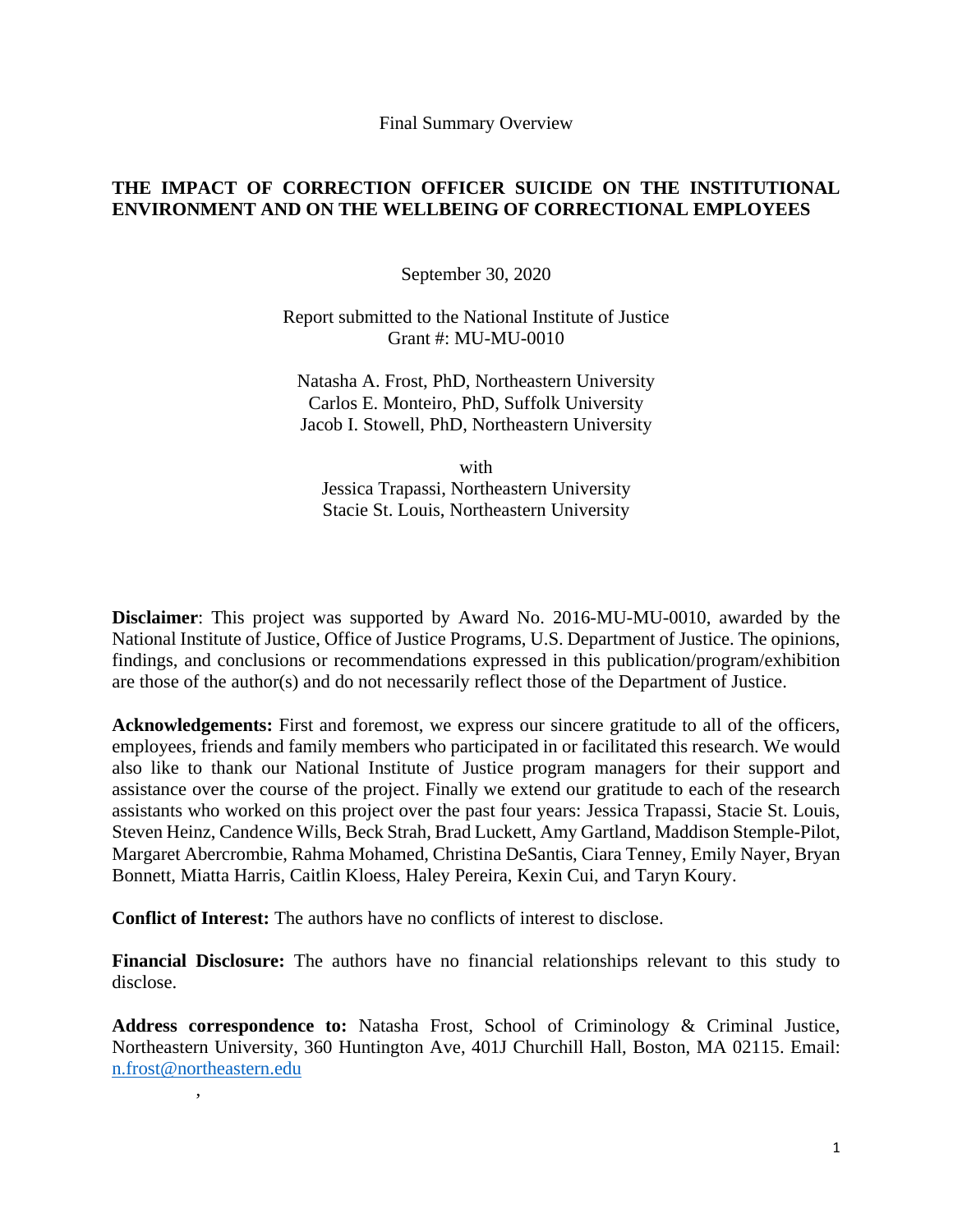## **Purpose**

In 2016, we were awarded a National Institute of Justice grant to conduct the first comprehensive mixed methods study of suicide among correction officers and in 2017 we launched the correction officer wellbeing study with the central objective of developing a nuanced understanding of the context in which correction officer suicides occur. The project involved a partnership between the research team at Northeastern University, the Office of Strategic Planning and Research at the MADOC, the Massachusetts Correction Officers Federated Union (MCOFU) and clinical direct service providers at the Riverside Trauma Center (RTC), a program of Riverside Community Care (RCC).

The research was conducted in two overlapping phases, with findings from the first phase informing key elements of the second phase. In phase one, the Northeastern University research team conducted comprehensive qualitative case studies of the occupational and personal lives of the 20 correction officers and retirees who had died by suicide between 2010 and 2015.<sup>1</sup> The goal in phase one was to identify any patterns or themes across the occupational lives of those officers who had died by suicide and to identify risk factors for suicide. A community partner, Riverside Community Care, performed posthumous holistic assessments (psychological autopsies) of the circumstances surrounding the death for a selection of those cases (n=6). In phase two, we collected both qualitative and quantitative data to assess the impacts of the correction officer suicides on correction officers still working in the state's prisons. We conducted on-site and onshift in-person interviews with 440 officers and administrators to assess the impacts of officer suicide on attitudinal, behavioral, and psychological well-being outcomes. The phase two officer interview opened with questions designed to collect egocentric social network data from each

<sup>&</sup>lt;sup>1</sup> When we first proposed this study, we were only aware of 16 officer suicides. We learned of the other 4 over the course of our research.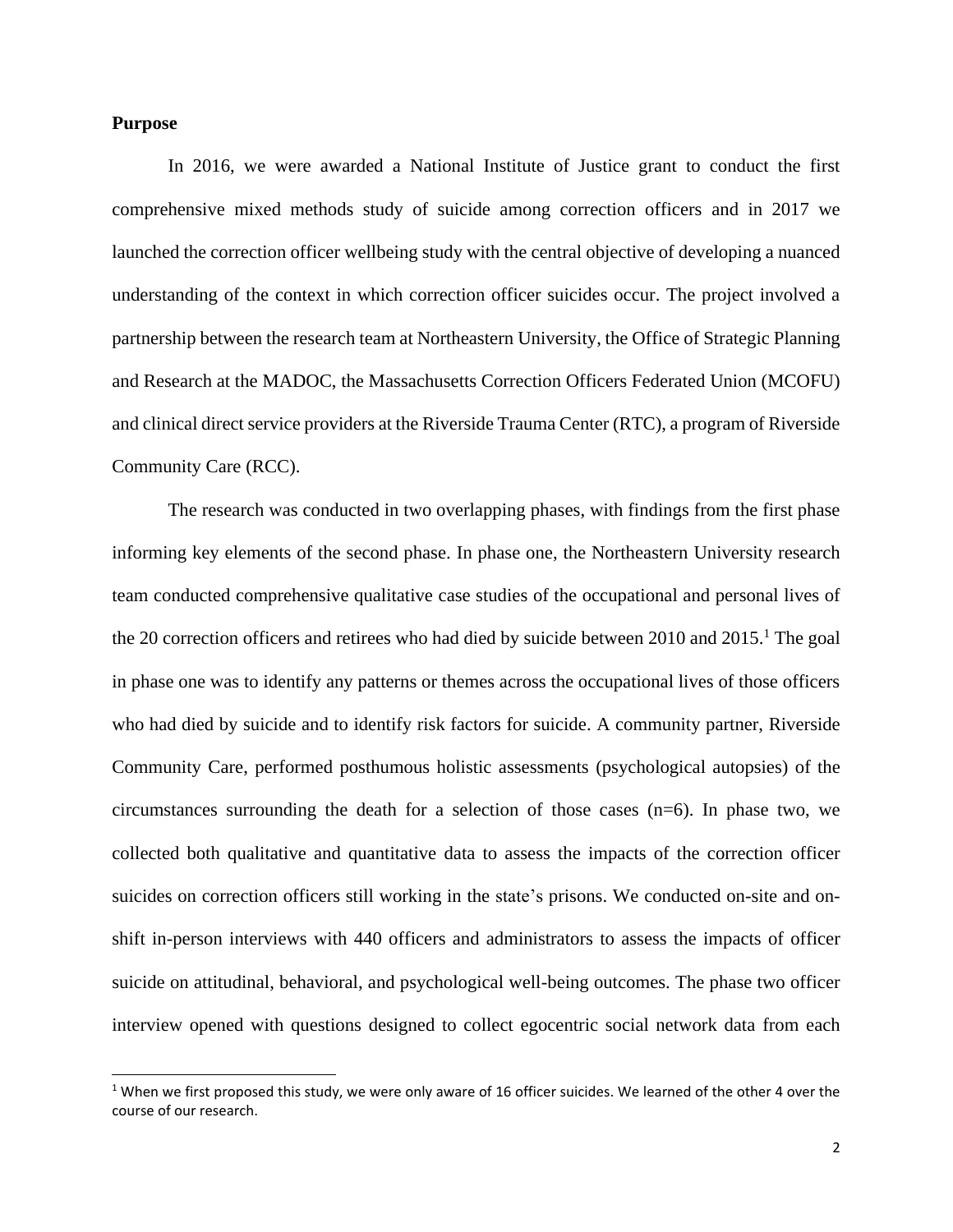officer and included assessments of behavioral, emotional, and psychological health using validated instruments. The phase one methodology, informed consent processes and instrumentation were approved by the Northeastern University IRB in February 2017 and phase one data collection commenced in May of 2017 and ended in October of 2019. The phase two methodology, informed consent processes and instruments were approved in February 2018 and phase two data collection began in July 2018 and was completed in December 2019.

### **Project Design and Methods – Phase One**

The goal in phase one was to develop a rich understanding of the personal, occupational, and institutional factors that can lead to suicide by conducting comprehensive case studies of the 20 known suicide deaths occurring between 2010 and 2015. Accomplishing this goal required a multipronged approach involving data collection from three primary sources: (1) officer data from the department's administrative and personnel records, (2) focus groups with family members, close friends (and a subset of six psychological autopsies), and (3) focus groups with supervisors.

# *Administrative Data*

We reviewed the complete administrative files for all 20 officers with a specific focus on the officer's background and personnel history. These data included each officer's background and criminal history checks, their personnel history, their records of attendance and absenteeism, their commendations and reprimands, as well as any data in the personnel file on workplace injuries sustained or incidents in which they were involved during their service. We also reviewed data referencing each of the 20 officers from the department's Inmate Management System (IMS) and identified 2,549 incident reports and 640 disciplinary (misconduct) reports that one of the deceased officers wrote or was referenced in prior to their death. We coded each narrative incident and disciplinary report for exposure to violence and trauma, and for whether the officer was involved in the incident as a witness or responding officer, and then created count variables for each type of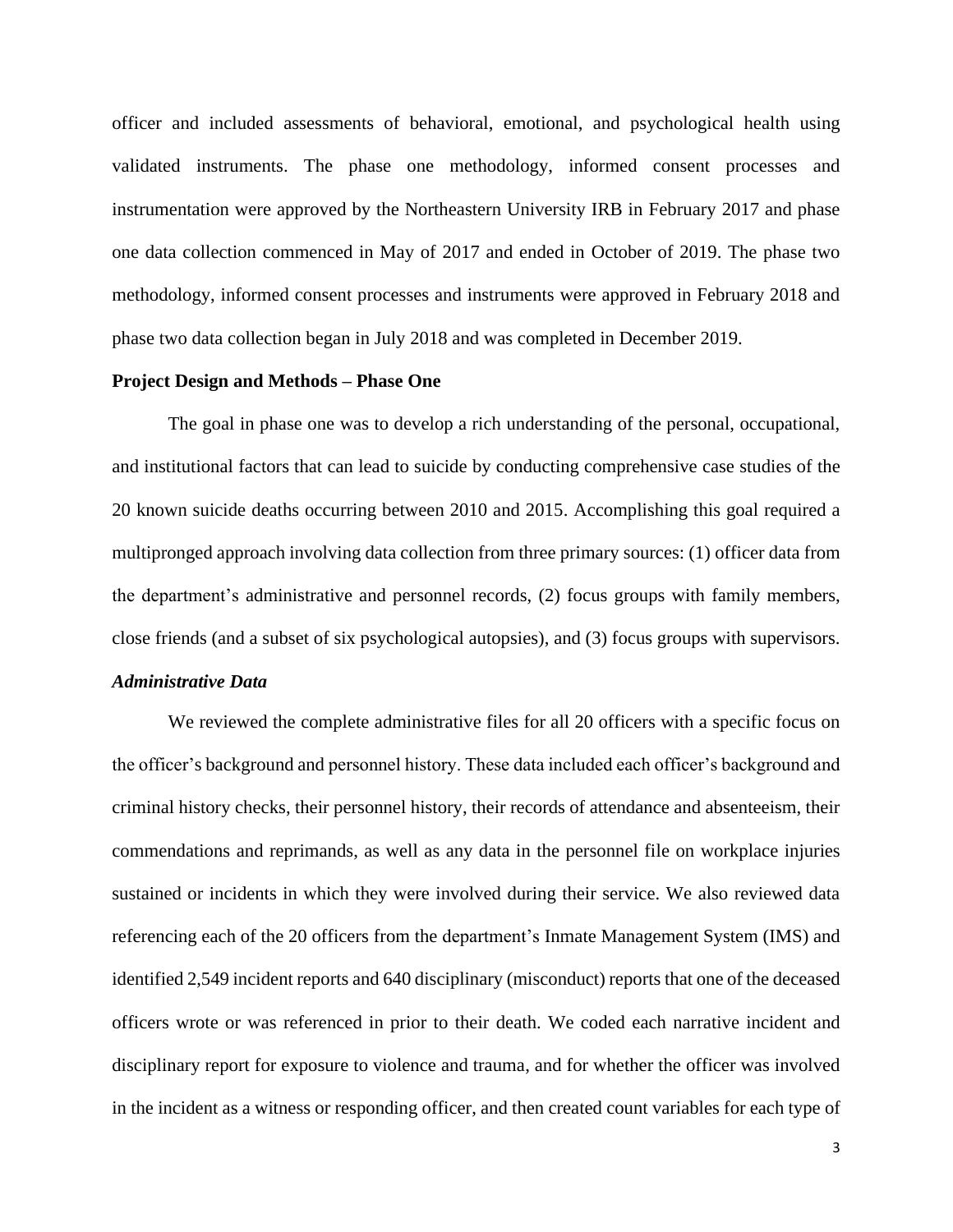violence exposure. These incident and disciplinary reports gave us estimates of direct and vicarious trauma exposures experienced by each officer.

## *Family and Friend Interviews*

The administrative data collected on the 20 deceased officers provided us with critical information regarding officers' professional experiences, however, these data provided a unidimensional view of the lives of correction officers. We learned from our previous work with correction officers that relatives and close friends would provide the most well-rounded profile that best captures the challenges facing correction officers. Identifying and recruiting relatives and friends for these case studies was complicated by the sensitive nature of the work and the risk of re-traumatizing those who were likely to be at different stages of the grieving process. We used the personnel files to identify immediate relatives and other personal contacts (references) who were named in the original job application and used published obituaries and funeral home guest books to identify other relatives and close friends. The university's institutional review board (IRB) would only allow us to make two attempts at contact, both times through a mailing explaining the nature and purpose of the research, and required an affirmative return response from the friend or family member. We eventually received correspondence from the families and friends of 17 of the 20 officers (85%). While some wrote to let us know that they would rather not participate or that participation would be too difficult, we ultimately interviewed a total of 42 family members and friends of 14 of the officers. Just over a third of the family members and close friends we interviewed for our case studies were also current or former officers with the MADOC (15 of 42, or 36%). The interviews, which provided us with the opportunity to hear firsthand accounts of the lives and careers of these officers from the spouses, former spouses, parents, siblings, children, and close friends of the officers, were typically conducted in the home of one of the interviewees and lasted between one and three hours. Our first family/friend interview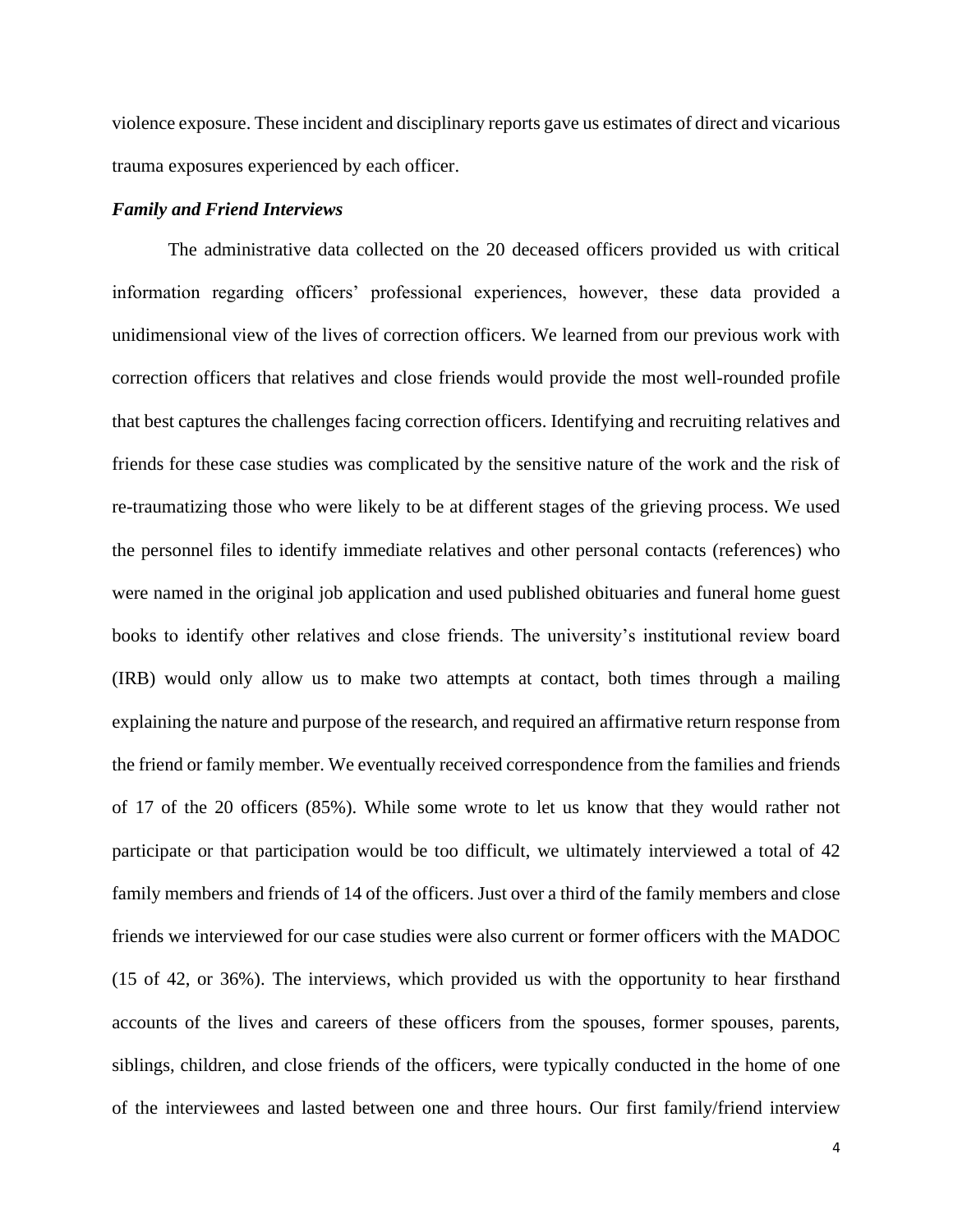occurred in August of 2017 and the last in October of 2019. Most of the interviews were audiorecorded and transcribed, and for those that were not, research assistants took detailed notes.

## *Focus Groups and Interviews with Supervisors*

In addition to the in-depth qualitative interviews with friends and relatives, we also conducted a total of 22 administrator and supervisor interviews and focus groups with between 1 and 7 people participating in each. The purpose of the focus groups was to better understand the impacts of the officer suicides on the institutional environment and the challenge of responding to officer suicides as supervisors. A total of 59 people participated in phase 1 focus group/interviews (32 were MADOC administrators and 27 were Captains and Lieutenants). Individuals who worked in the department's Employee Assistance Services Unit (EASU), which responds to traumatic events such as officer suicides, or as members of the department's Trauma Informed Committee at the time of interview are included as administrators. 36 of the 59 supervisor interview and focus groups participants (61%) also completed a phase two interview, though these are not linked due to the risk of compromising confidentiality.

#### **Project Design and Methods - Phase Two**

Participants in phase two were sworn correction officers and administrators working for the MADOC between May 2017 and December 2019. We drew a random sample of 500 officers  $\sim$  15% of the population) from a list of all sworn officers (N=3,298) in May 2018 with the goal of interviewing at least 300 randomly selected officers from across the department. Of the 500 officers initially sampled, 451 were available to be interviewed at the time we reached their facility (49 had retired, resigned, or been terminated). Of the 451 randomly selected officers eligible for interviews, 319 completed the interview (71%) and 132 declined to participate (29%). Although the original random sample was representative of the population of officers, there were several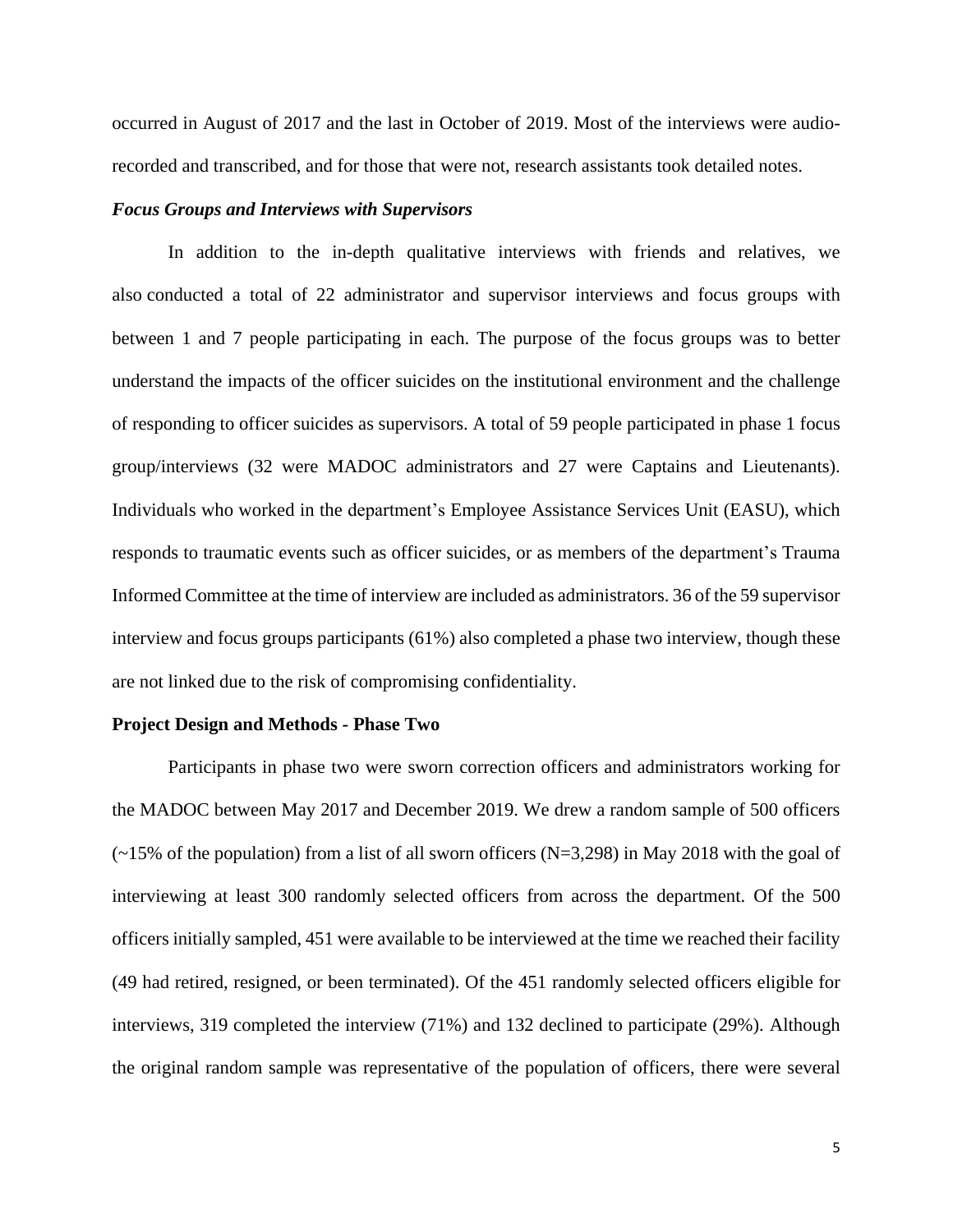significant differences between those who agreed to participate and those who declined. Those who declined interviews were significantly older, were more likely to be male, and had worked for the department longer than those who agreed to participate.

In June 2018, as we began preparing to interview officers at the MADOC, the department ran an academy  $(N=147)$ . Given the fortuitous timing of this academy, we randomly selected and then conducted interviews with a group of new recruits (n=50) so that we could establish baseline levels of outcome variables (e.g. anxiety, depression, posttraumatic stress, suicidal ideation etc.) among those just entering the field and compare the outcomes for the randomly selected new recruits to those of the randomly selected officers at all ranks from across the department.

In addition to the random samples of officers and recruits, we conducted an additional 76 purposive interviews were completed with administrators, supervisors, and officers who had either participated in phase one focus groups or had been identified as someone who was a colleague or supervisor of one of the officers who died by suicide. The total number of officer interviews completed in phase two was 440 with interviews broken down by group: (1) random sample of all sworn officers  $(n=319)$ ; (2) random sample of new recruits  $(n=45)$ ; (3) supervisors (e.g. Administrators/Captains/Lieutenants) (n=42); and purposive known friends of officers who had died  $(n=34)$ .

#### **DATASETS PRODUCED**

The project produced seven distinct but related datasets. Administrative data related to the careers of the officers who died by suicide were collected, coded, summarized, and tracked in an officer file (SPSS). The interviews with families and friends were audio-recorded and transcribed with permission and extensive notes were taken during those interviews that were not recorded. Focus groups and interviews with MADOC administrators and supervisors (including captain and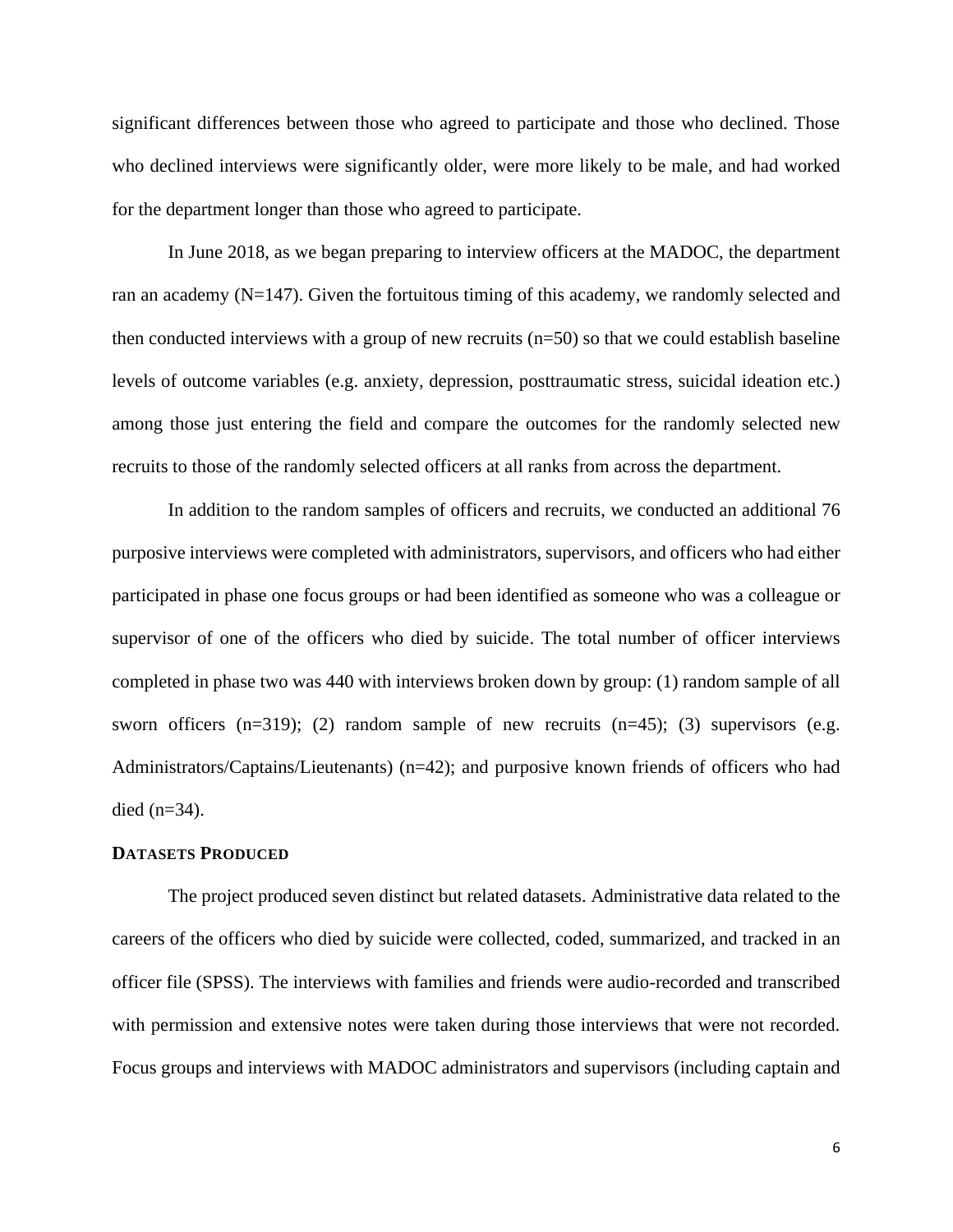lieutenants) were not recorded but extensive notes were taken and these comprise the third phase one dataset. Phase one psychological autopsies were conducted for a subset of six of the officer suicides and these comprise a fourth qualitative data set.

The phase two interviews with 440 officers resulted in three distinct datasets that can be linked via the study ID. A master interview datafile contains all of the data from the officer interviews, including the assessments and the egocentric social network outcome measures (SPSS). An egocentric social network analysis (SNA) datafile contains the social network data used to generate the SNA outcomes (STATA), and the open-ended questions asked at the end of the interview (known as Section 14s) were all entered into Word documents and coded in NVivo.

# **FINDINGS**

Based on preliminary analyses of the different qualitative and quantitative original data collected over the course of this project, we have several key findings. *While well-known risk factors for suicide were prevalent across the officer suicide case studies, in the correctional context, the interaction between these individual-level risk factors and organizational level occupational factors emerged as potentially uniquely important to explaining the cluster of officer suicides occurring between 2010 and 2015.* Most notably, by virtue of their occupation and the associated exposures to trauma and violence, officers experience elevated levels of anxiety, depression and post-traumatic stress and acquire a capability for suicide that leading suicidologists view as critical to explaining why some people die by suicide and others (who have suicidal ideation and are otherwise at risk) do not (Joiner, 2005; Van Orden et al., 2010). Officers work in an occupational cultural context that at best discourages help-seeking, and at worst denigrates those who do need help, so officers struggling through mental health, substance abuse, and interpersonal crises are reluctant to seek help even when they know they need it. The acquired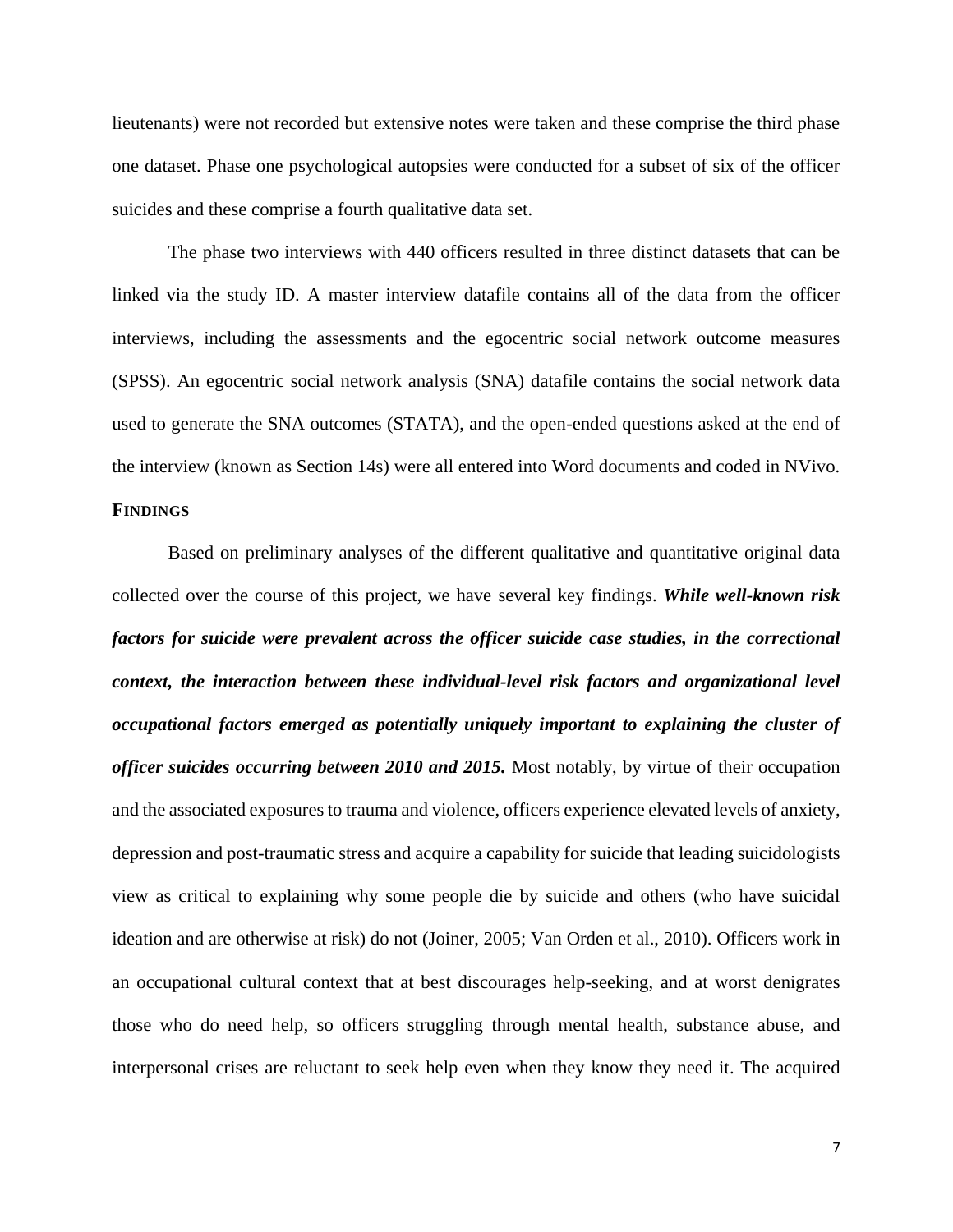capability for suicide through violence exposures coupled with a cultural context that discourages talking about or seeking help for problems - appear to interact in ways that might begin explain the elevated risk for suicide among officers (Frost and Monteiro, 2020, forthcoming).

To assess the impacts of the officer suicides on officers still working for the department, we administered a series of assessments during the in person interviews with officers. Given the relative paucity of research we were particularly interested in the mental health outcomes. At the time of the interview, *20-25% of the officers who were randomly selected for interviews as part of the larger officer suicide study were exhibiting either problematic or clinically elevated levels of psychological distress as measured by anger, anxious arousal (anxiety and hyperarousal), and post-traumatic stress. Moreover, at the time of the interview at least 12 of the 319 officers interviewed (4%) were at clinically elevated risk for suicide* (two additional officers refused to answer only those questions related to suicidality). By contrast, through our random sample of new recruits, we were able to establish that those recruits started their careers relatively free of psychological distress symptomology. *At the outset of their careers, new recruits did not exhibit clinically elevated levels of psychological distress and they were not at risk for suicide.*

Additionally, we ran a series of regressions predicting a variety of outcomes for the randomly selected officers currently working at the department. The preliminary multivariate analyses introduced nine separate indicators of health and wellbeing as dependent variables, each of which fell in one of three broad categories: (1) mental health outcomes (anger, anxiety, depression, PTSD, suicidality), (2) behavioral outcomes (alcohol use and insomnia), and (3) concern about wellbeing and willingness to seek help. All regression equations were estimated using an array of independent variables, including individual demographic factors (7), work related indicators (10), as well as important features of an officer's social network (4). Across the results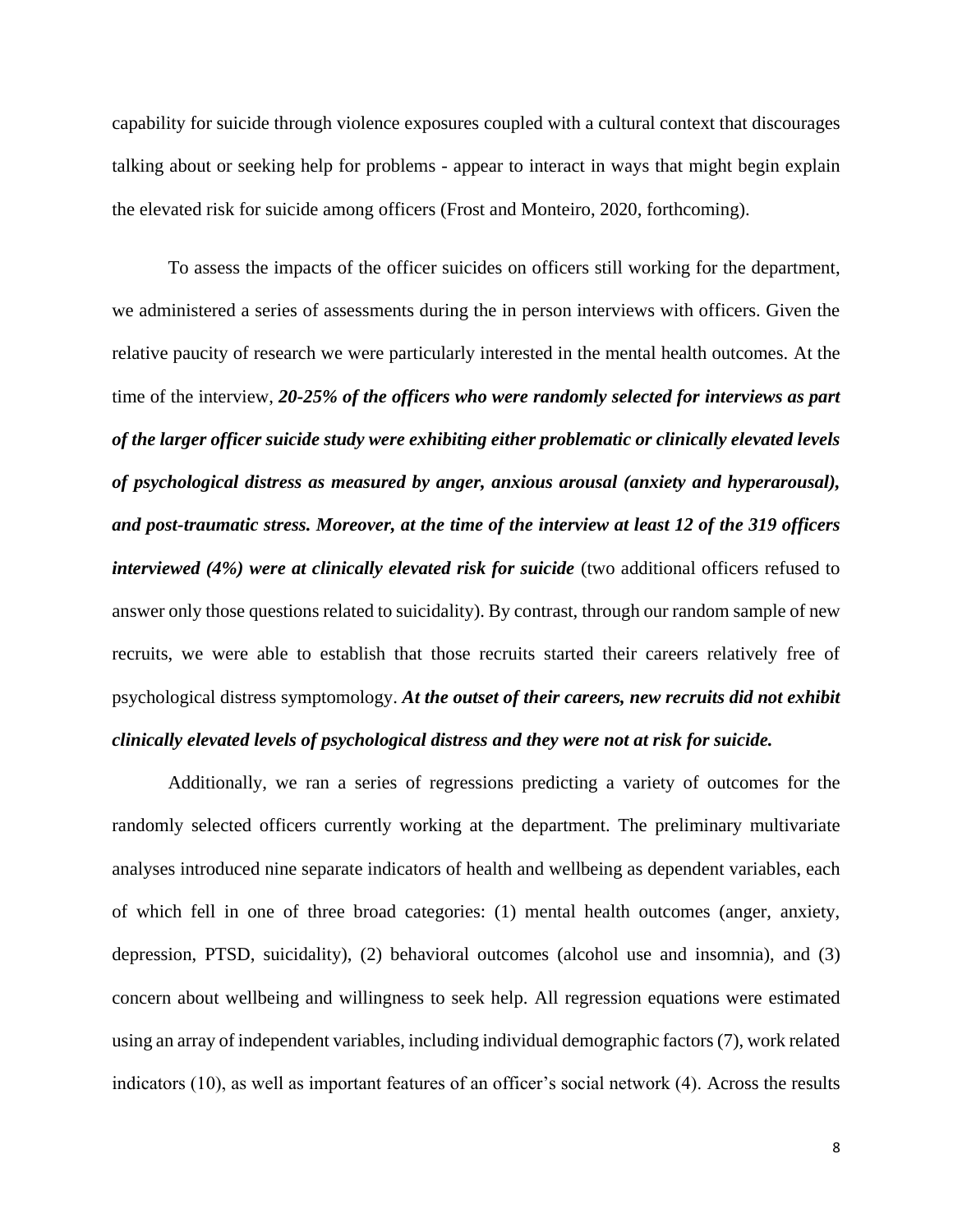from the preliminary regression analyses, several independent variables emerged as consistently significant predictors across outcome domains. Having faced disciplinary action, for example, appears to adversely affect mental health outcomes, as does job satisfaction (or dissatisfaction), but other work-related conditions, such as facility-level characteristics (security level, non-fatal injuries) and responding to inmate suicides do not emerge as strong predictors of any of the dependent variables.

Particularly noteworthy in terms of understanding the impacts of officer suicides we find that having known an officer who died by suicide consistently predicted adverse psychological health outcomes. *Those officers who personally knew officers who died by suicide are significantly more likely to report experiencing psychological distress symptomology themselves*. Our preliminary analyses of the egocentric social network data we collected suggests some encouraging results regarding the aspects of social networks. Network size (e.g. degree) and Blau's index of racial/ethnic heterogeneity of the social network emerged as predictive of behavioral outcomes (alcohol use in particular). These data are cross-sectional but we anticipate that egocentric social network data that can assess changes in the composition of social networks over time, which we will collect as we continue this work, will emerge as pivotal to understanding long term impacts of correctional work on officer health and wellbeing.

We presently have four papers in preparation at various stages of development. The first, based on the qualitative case studies with the families and friends of officers who have died by suicide has been accepted for publication and will appear in a forthcoming issue of *Justice Quarterly*, one of the premiere peer review journals in the discipline (expected publication date of December 2020). The lead paper from the quantitative officer interview data focuses on the factors that predict officer mental health outcomes (anxiety, depression, post-traumatic stress, and suicidal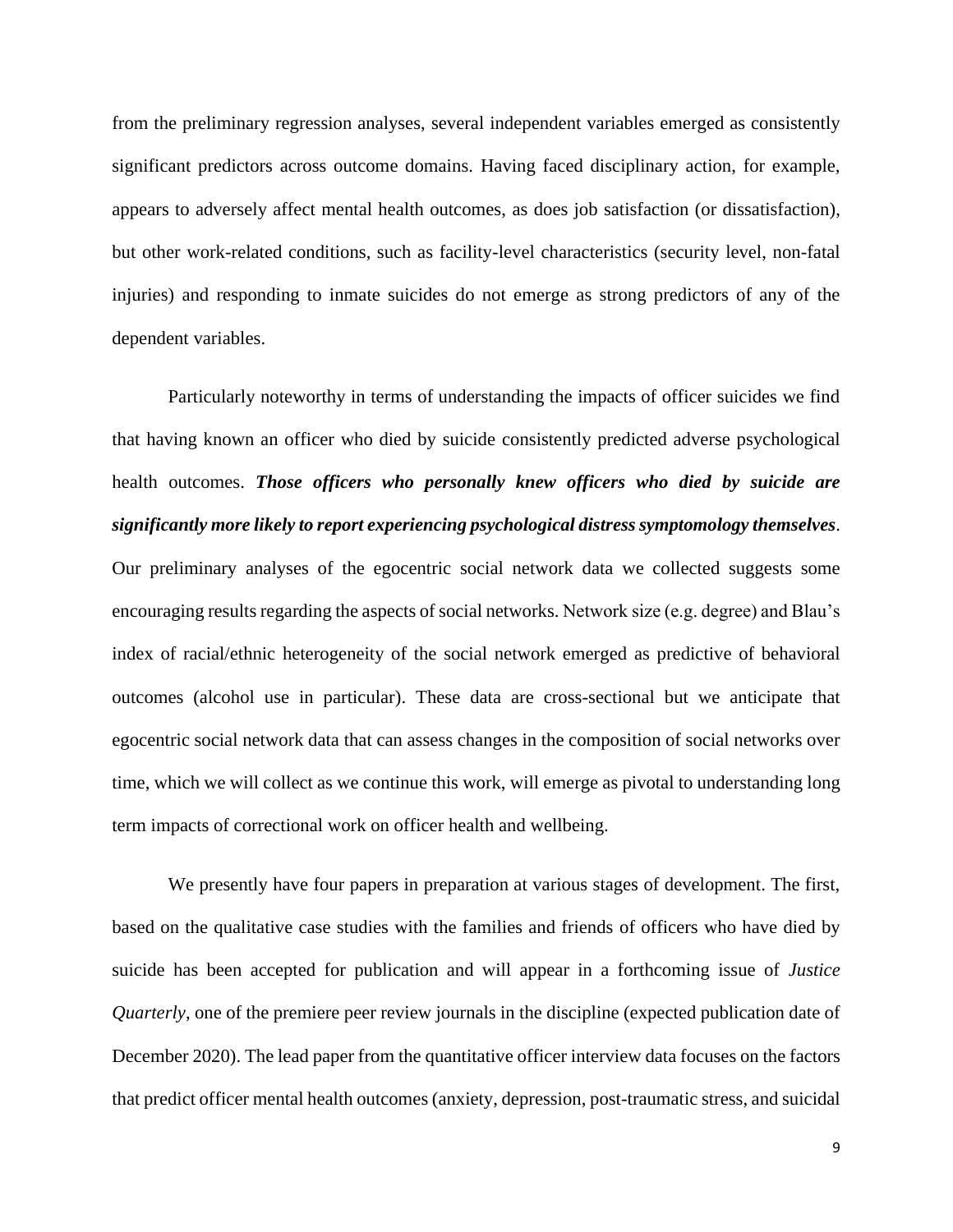ideation) and underscores the pivotal role of suicide exposure (particularly in terms of having known an officer who died). We anticipate at least one additional officer wellbeing papers focused on emotional and behavioral health outcomes (absenteeism, alcohol use and abuse, insomnia, etc.). A third paper focuses on the findings from focus groups with superintendents, captains, and lieutenants highlighting the organizational and supervisory challenges officer suicide presents and the ways in which this department has sought to address it. A fourth paper is focused on the impacts of officer suicide on officers working across the department, with specific foci on officer health, wellbeing, and suicide in the aftermath of a cluster of officer suicides, and on officer willingness to seek help for self and others in times of emotional distress. Given our findings on risk factors for officer suicide from the case studies, we see the concern and help-seeking paper as pivotal.

## **Implications or Policy and Practice**

Despite a collaborative effort to better understand the problem of correction officer suicide, the problem of officer suicide continues to plague the department. Over just the past three months (June – August 2020), at least three more officers who were working for the department have died by suicide. We have learned over these past four years that the cluster of officer suicides in Massachusetts that we had hoped might be an anomaly was probably not an anomaly at all. We anticipate that the findings we have described here, and the implications that flow from them, will likely be applicable across local, state and federal correctional contexts.

Through this research, we have demonstrated that many of the prominent risk factors for suicide (prior suicide attempts, substance abuse, mood disorders, access to lethal means, exposure to suicide and trauma, depression), were also factors across our case studies of the suicide deaths of correction officers. Most of the officers who died had been struggling in the days and months leading up to their deaths. Particularly relevant in the correctional context, however, are the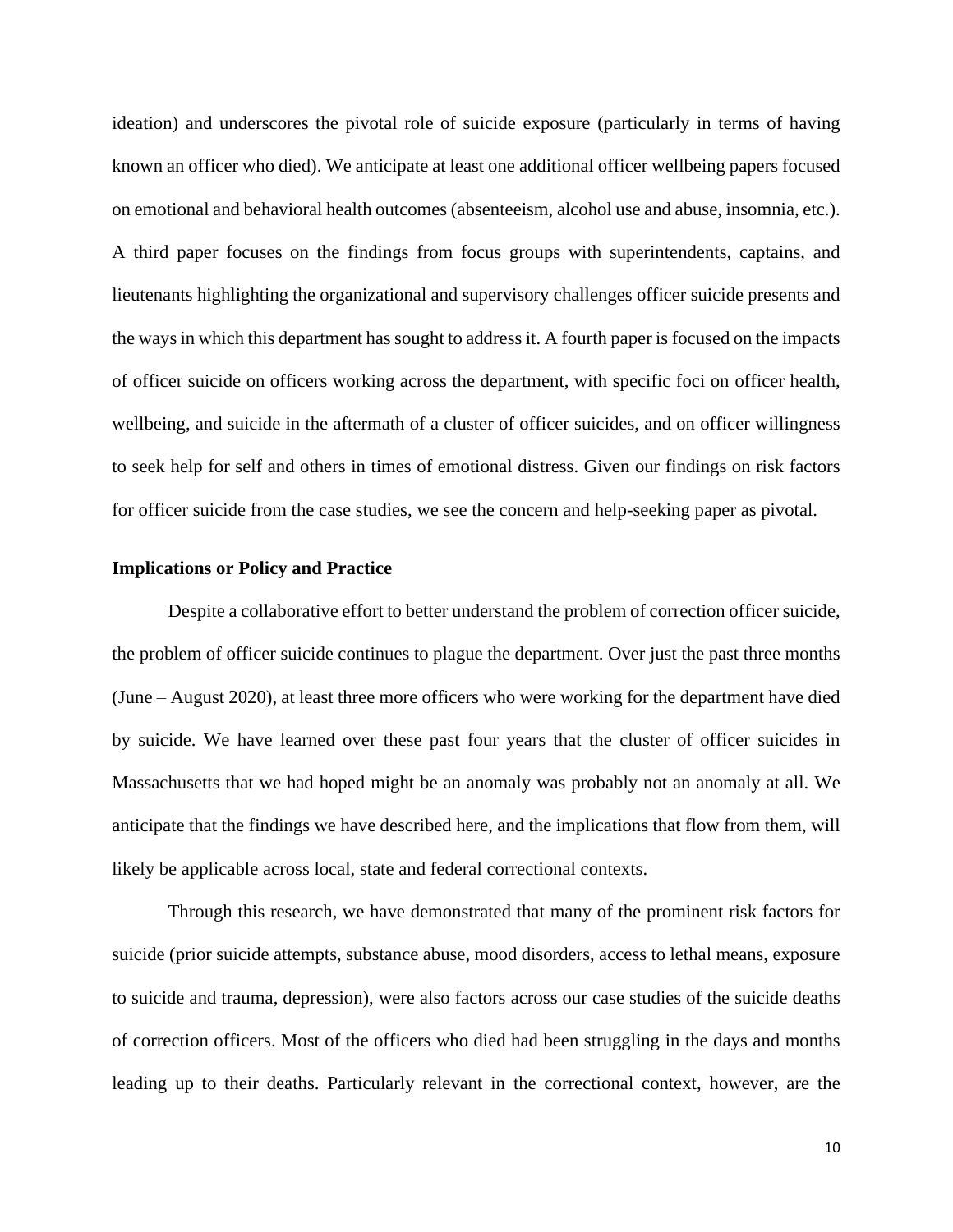heightened risk of suicide following exposure to suicide and trauma in prisons and a heightened risk in cultures that discourage talking about or seeking help for problems. The correctional occupational context is in many ways a uniquely difficult environment for those struggling with mental illness or facing particularly challenging personal or professional circumstances. Both risk factors and protective factors provide direction for systemic suicide prevention efforts. Generally, good suicide prevention strategies include trying to reduce risk factors (e.g. – treatment for mood disorders and/or substance abuse, removing firearms from the residence during a depressive or suicidal crisis, etc.) while enhancing protective factors (e.g. – providing easy access to mental health and substance abuse services, restoring personal connections to family, friends, colleagues, etc.) (Centers for Disease Control and Prevention, n.d.; Suicide Prevention Resource Center & Rodgers, 2011).

Our most actionable recommendations came directly from the officers who participated in the research. Through the open-ended questions, which focused on what the department had, had not, and could, or should, be doing about correction officer health, wellbeing and suicide, we learned that the officers are incredibly adept at articulating the aspects of the occupational environment that make the work difficult and particularly taxing to their emotional, mental, and physical health and wellbeing. Notably, relatively few officers complained about the incarcerated population. Officers across all ranks and across all facilities, on the other hand, complained about the organizational stressors (management and supervision) that make their work more difficult and the work schedules (shifts, mandatory overtime) that negatively impact time with family and friends outside of work. The officers seemed keenly aware of the impacts of correctional work on the social networks that can prove crucial to overall health and wellbeing particularly in times of personal difficulties (Perry, Pescosolido, & Borgatti, 2018). They also offered suggestions for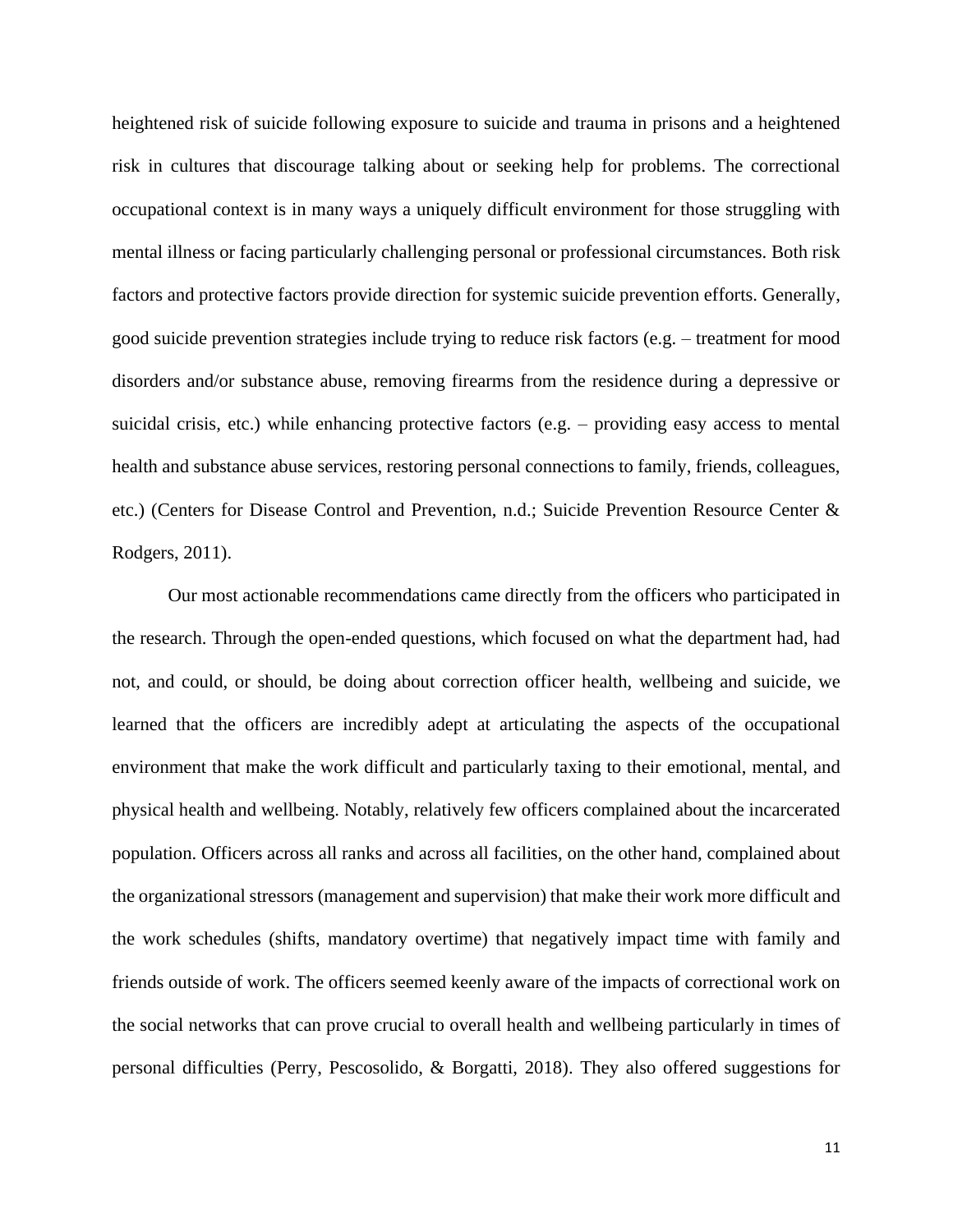actionable steps the department could take to reduce these impacts on their personal and professional lives.

We look forward to working with the MADOC, the officers' union (MCOFU), and Riverside Community Care to develop an evidence-based trauma services model and skill-based trainings for officers. These trainings will help correction officers understand and cope with the stresses and violence exposure and to support officers and supervisors specifically with the traumatic injury to or loss of a colleague and fellow correction officer. The trainings will focus on shifting the narrative from the idea that stress *causes* suicide, to understanding that suicide is multifactorial and that simplistic explanations of causes have been shown to increase the risk of contagion. By "shifting the narrative" we are referring to evidence from the National Action Alliance for Suicide Prevention that suicide prevention efforts are made stronger by "normalizing" or de-stigmatizing issues such as depression, seeking help, and discussing stressful situations (U.S. Department of Health and Human Services (HHS) Office of the Surgeon General & National Action Alliance for Suicide Prevention, 2012).

As we continue our work with the MADOC and MCOFU, we will work with them to develop resources for correction officers and supervisors that would train all to recognize the psycho-social indicators of depression and suicidality before it reaches crisis-levels, that teaches strategies for managing stress and trauma, and that attempts to create a culture where it is acceptable to ask for help and to offer support to one another. We approach this recognizing that changing the correctional occupational culture is likely a formidable challenge, but we intend to work with the department to effect policy changes that might allow for some of those cultural shifts to begin to manifest.